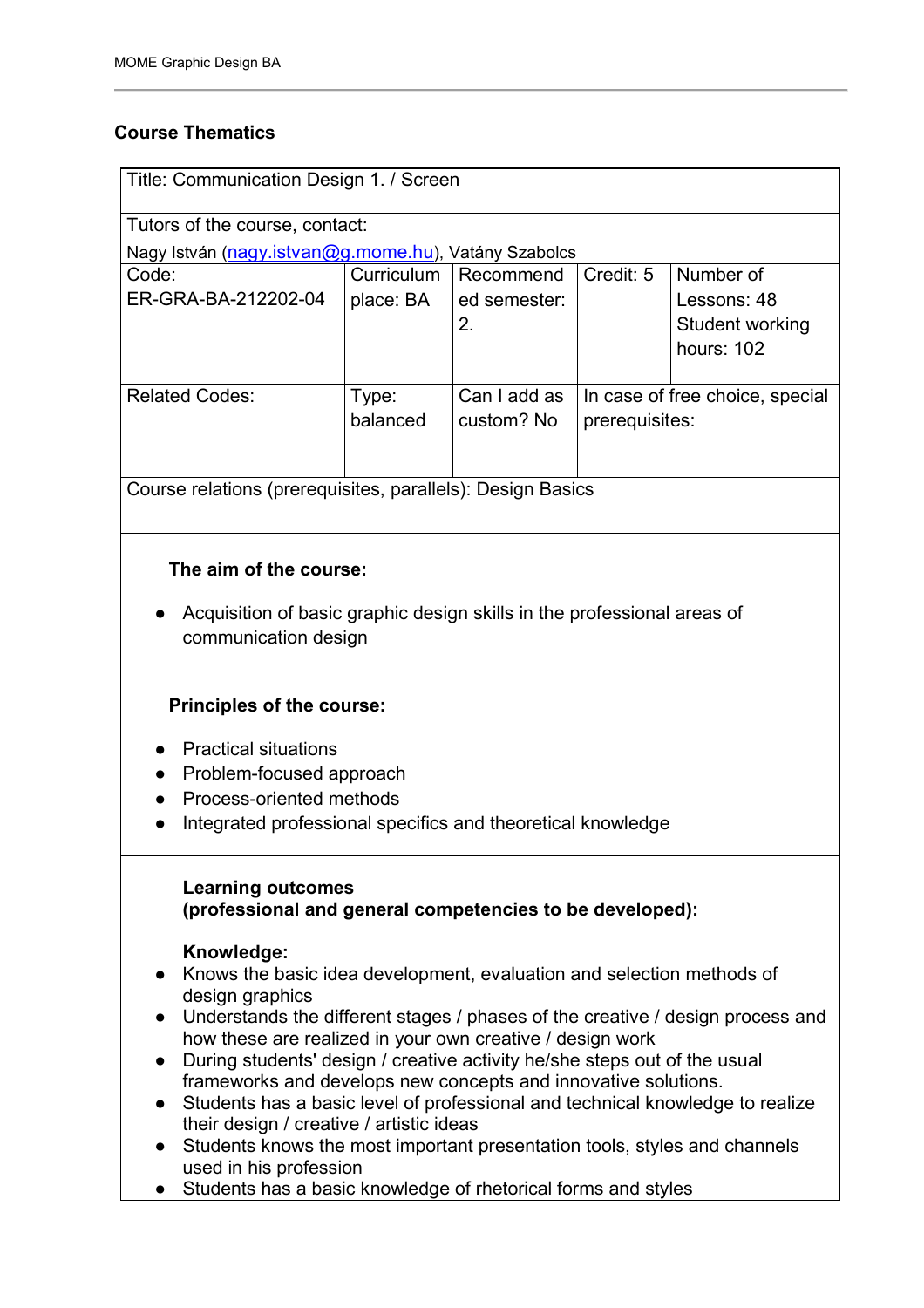- Students has a basic knowledge of the connections between certain parts of their own art field, as well as other art branches and other disciplines, especially economic, health and social, and (info) technology disciplines
- Students has a basic level of professional and technical knowledge to realize their design / creative / artistic ideas

### **Ability:**

- Able to work consciously and creatively during the graphic design creative practice, to identify and solve routine professional problems
- Through students acquired knowledge able to integrate social, cultural, artistic, political, ecological, economic and ethical aspects in their design / creative activities
- It forms a well-informed opinion about design graphics concepts and solutions
- Collects and interprets relevant data to develop design / creative concepts
- Students are able to make effective use of the technical, material and information resources on which its activities are based
- Through students knowledge he/she is able to apply the appropriate tool, method and technology for the given design / creative process to implement their plans
- Based on the experience gained during their studies, students are able to analyze, process and manage the knowledge material, and students are able to enforce a critical attitude within his own branch of art

### **Attitude:**

- Students consciously thinks about the social aspects of his works
- Students participates openly and communicatively in the design or shaping of projects

### **Autonomy and responsibility:**

- Students are independently informed and implements their own artistic concepts
- It mobilizes your knowledge and skills in situations according to different technical requirements
- Students accepts and authentically conveys the social role and values of their field

## **Topics to be processed within the course:**

- Visual communication
- Online publication design
- Illustration
- Digital infodesign
- Basic design methodology issues
- Peculiarities of the mechanism of action of online media
- Screen based manufacturing technology

**Peculiarities of learning organization / process organization:**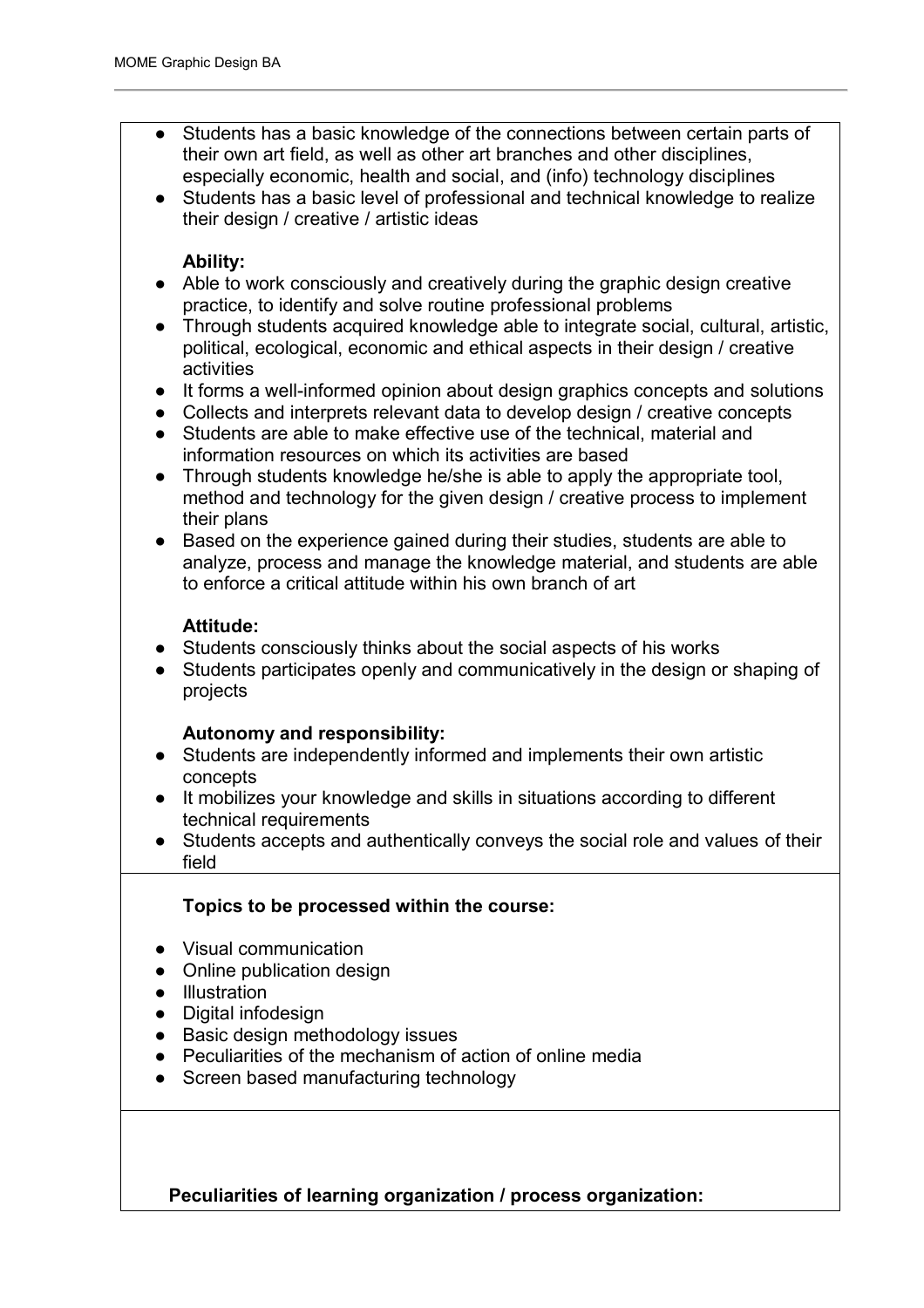- The nature of each session and their schedule in the case of several teachers, even indicating the division of the teacher's contribution: Task description, topic consultation, description of goals and expectations (seminar, consultation)
- Expertise, methods of topic research (seminar)
- Professional and technical specifics (seminar)
- Extension of knowledge related to the topic and development of the criteria system (lecture, seminar)
- Problem map and analysis (consultation)
- Conscious structure of the planning process (consultation)
- Concept development (consultation)
- Impact analysis, test phase (consultation)
- Sketch design presentation (seminar)
- Technical implementation, modeling, prototype (workshop)

### **Students' tasks:**

- Active participation in seminars and consultations
- Independent preparation and presentation on a topic issued by the course instructor
- Documentation and presentation of the topic research, concept and design process in the form of a presentation
- Professional technical preparation of the plans for printing and modeling

### **Learning environment:**

- classroom
- external location
- workshop

### **Evaluation:**

### **Requirements to be met / Presentation showing:**

- Topic research
- Concept design
- Phases of the design process
- Documentation of finished plans
- Creating and presenting a digital model / prototype
- Submission / upload of the design documentation by the specified deadline and according to the specified technical parameters
- Active participation in lessons min. 60%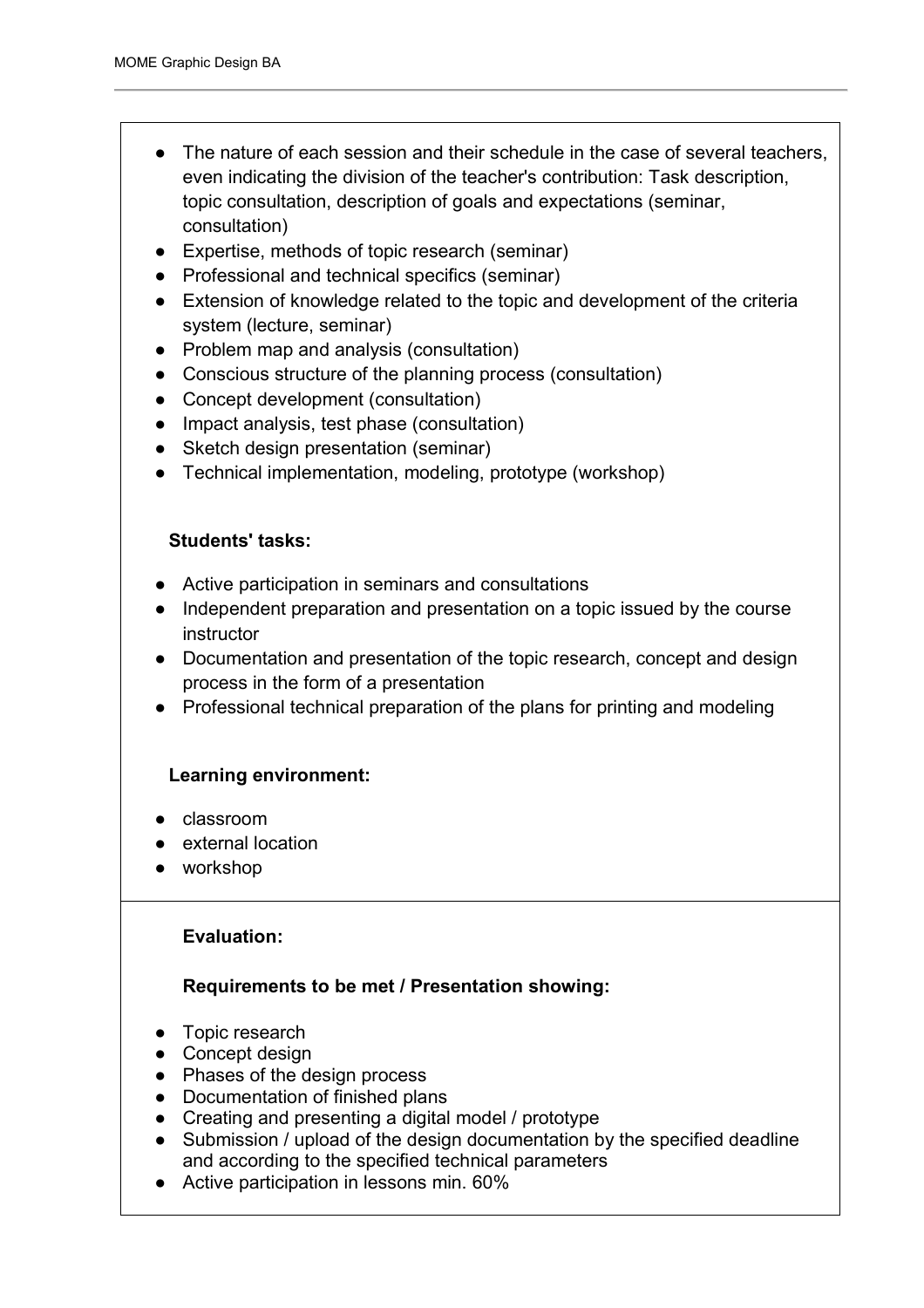#### **Evaluation method:**

● Oral answer, presentation

### **Evaluation criteria:**

- Coherence of the research-design-implementation process
- The end result is a functional, aesthetic quality

### **Calculation of grade:**

- Process (quality level of the entire design process and documentation) 50%
- Product (aesthetic quality of the finished design, mock-up / prototype and documentation) - 50%

#### **Required reading:**

- Derek Yates, Jessie Price: Communication Design: Insights from the Creative Industries, 2015, Bloomsbury
- Jonathan Baldwin, Lucienne Roberts: Visual Communication From Theory to Practice, 2006, Bloomsbury
- Gavin Ambrose: Design Thinking for Visual Communication, 2017, Bloomsbury Sophie Cure and Aurélien Farina: Graphic Design Play Book - An Exploration of Visual Thinking, 2019, Laurence King
- Josef Müller-Brockmann: Grid systems in graphic design A visual communication manual for graphic designers, typographers and three dimensional designers, 1996, Niggli

Further informations:

Recognition validation of knowledge acquired previously:

Extracurricular consultation dates and locations: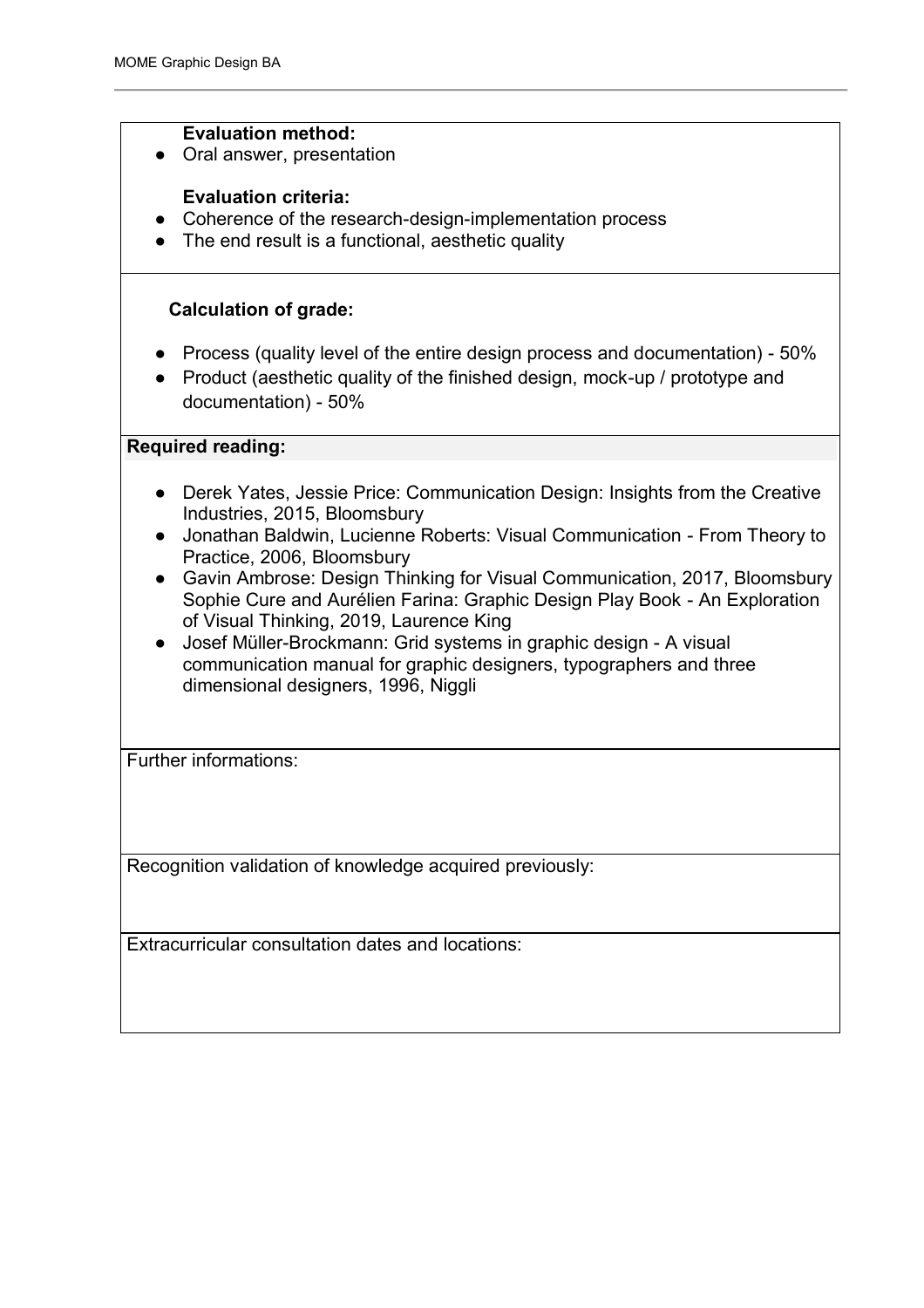#### Task description

# MOME Online Library: Wikonomy

**Course type:** Communication design - Screen

**Course Supervisors:**  Nagy István Vatány Szabolcs

**Task Release:** 04/12/2022

## **Course dates:**

9–14. Week Tuesday, Thursday: 13:40–16:30

**Location:**

9-11. Week: M\_012A or online 11–14. Week: MOME Base or online

### Topic

// Design of a website for community use, following the Wikonomia genre in terms of structure and logic.

## **Content**

For the task, the principle of Wikonomia and successful practical examples can serve as a formal model. The best known of these is Wikipedia, which builds on volunteering, community, collective value creation and sharing, cooperation knowledge sharing.

The aim is to create a digital platform with rich initial content, which can be further developed and shaped in "real time" by the professional community, thus providing a framework for knowledge and experience that is constantly and dynamically changing. The site is an invitation to collaborate and produce content. In a spiritual sense, it is an open source platform that goes far beyond the zone that one person can enter in space and time as an author or instructor, since the content is edited, built, updated, and used by many people in time and space.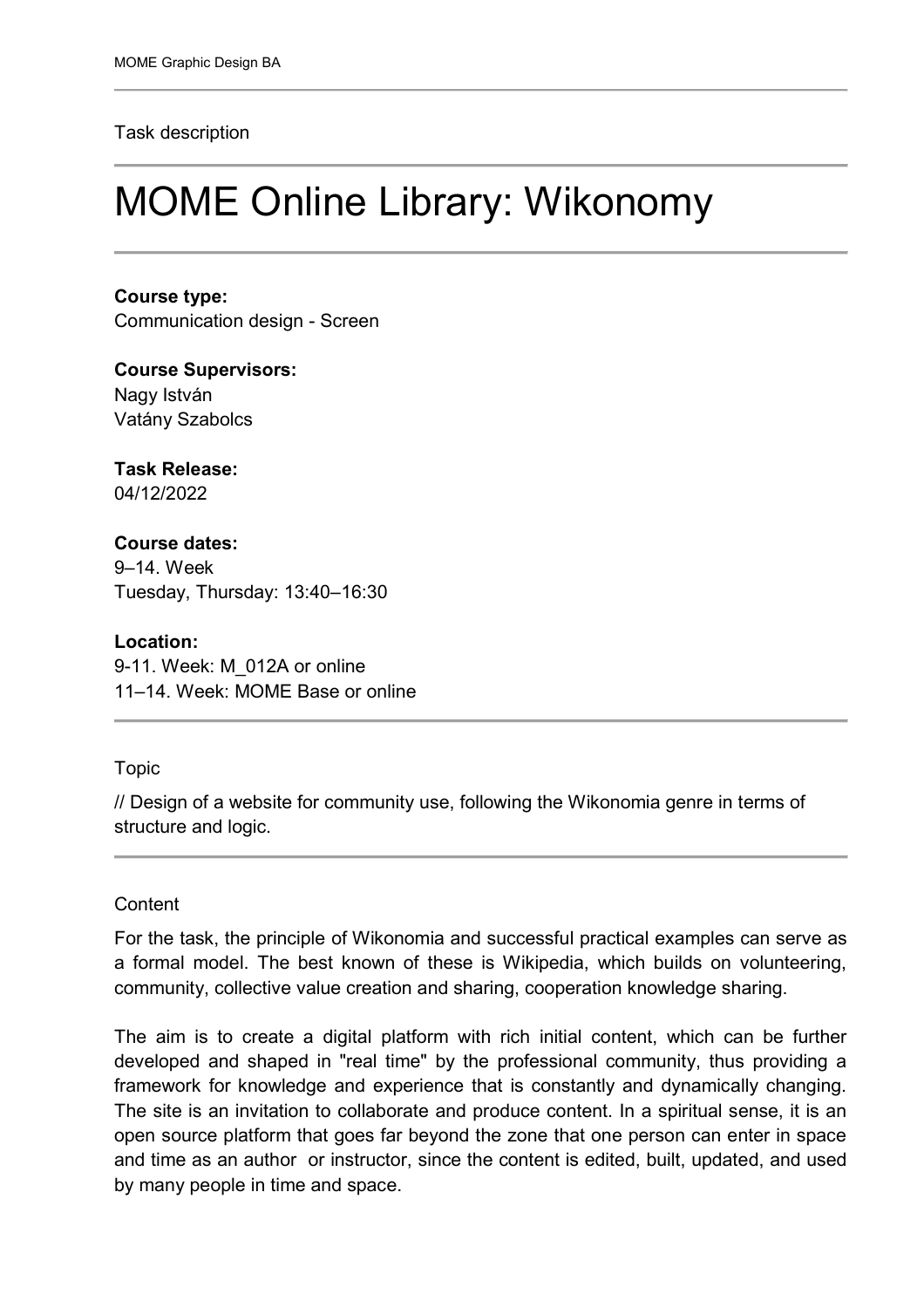The site evokes the theoretical foundations, design processes, methodological knowledge, creative concepts, technological processes, media, styles, eras, actors, from a methodological point of view, as an alternative to chronological topic management, and allows space for organic search and content production approaches. In its methodology and content structure, this means that it tries to create conceptual sets, taggable keywords, and simple, easily understandable and concrete professional vocabulary.

The main objective is to make the interface a useful teaching tool for all those involved in vocational education and training - students, teachers, developers. The aim is to offer a dynamic digital platform for all stakeholders in the Graphic Design Department, based on the Wikonomia principle of collaborative knowledge sharing and development, which can be continuously adapted by others. Its modular structure allows it to be freely developed by anyone within the university, while its simple and practical logical structure and the connections it offers make it an experiential knowledge base.

Completion of the task

## **1. Theoretical foundations**

+ To get acquainted with the theoretical connections of the history of design graphics and typography + Learn and compare online typography, graphic history games + Domestic and international, collection, analysis and presentation of examples

## **2. Concept design**

- + Content concept development
- + Defining media, visual interfaces
- + Integrating the elements of the concept into the system
- + Creating the visual character of the project
- + Preparation of sketch and visual plans that show the complete conceptual structure of the project

## **3. Construction**

- + Layout planning
- + Website design
- + Virtual visuals / scene photos
- + Demo site realize